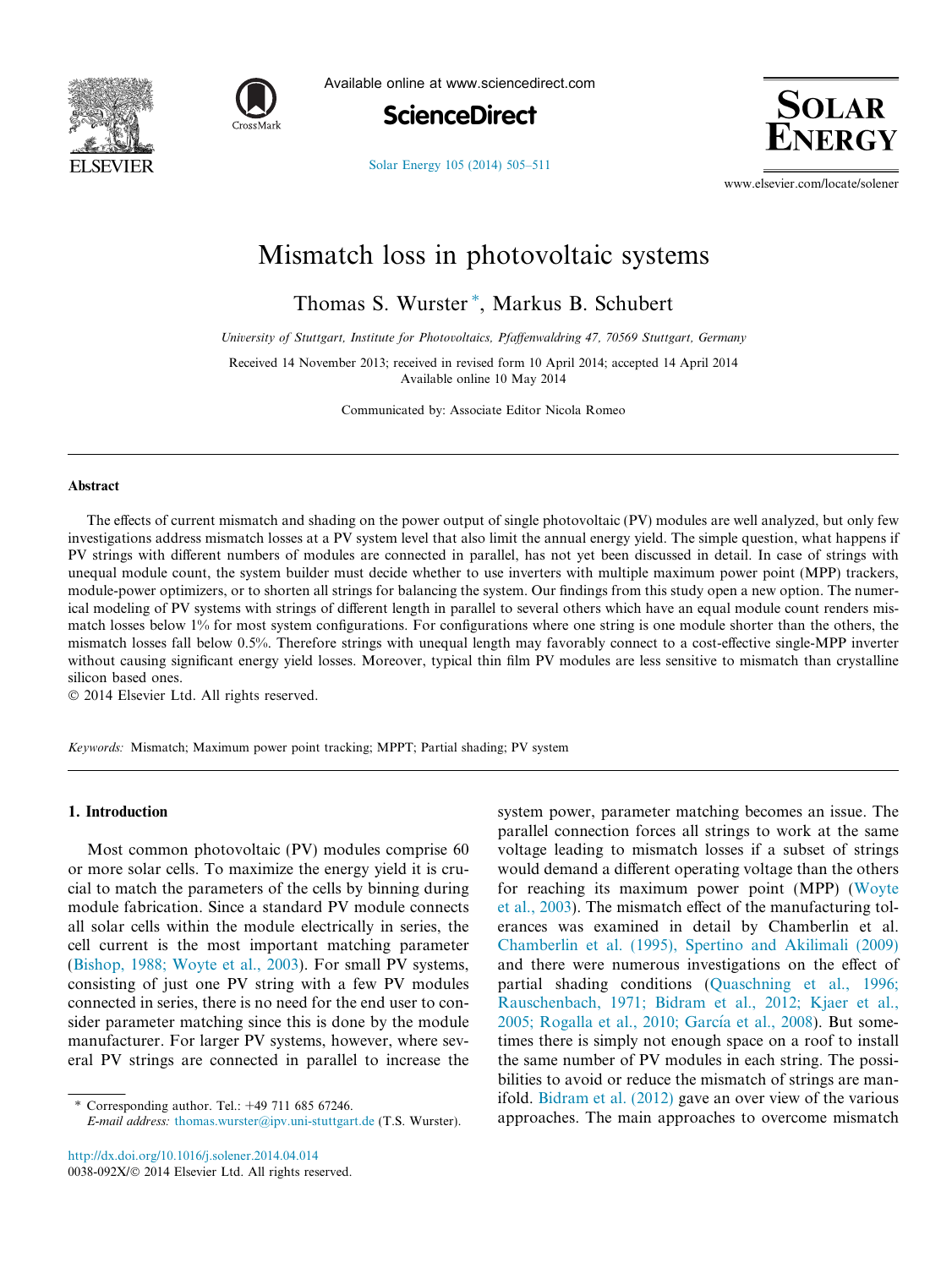losses are to either integrate a maximum power point tracker (MPPT) per PV string into the inverter ([Kjaer](#page--1-0) [et al., 2005](#page--1-0)), or to include power optimizers [\(Rogalla](#page--1-0) [et al., 2010\)](#page--1-0) in each PV module. While in theory both approaches decrease or cancel the mismatch losses, both raise system cost and reliability issues. Moreover, partial shading conditions were reported where single-MPPT inverters outperform multi-MPPT ones (García et al., [2008\)](#page--1-0).

This contribution focuses on the mismatch losses caused by PV system configurations with unequal strings. The goal is to give an estimation of the losses and thereby to allow a system builder to decide whether an inverter with multiple MPP trackers, multiple inverters or power optimizers are necessary, or to which extent the mismatch losses can be neglected at all. Section 2 introduces the two numerical models and their computational flow implemented for quantifying the mismatch losses of the PV system configurations under investigation. Section [3](#page--1-0) presents the results: Section [3.1](#page--1-0) analyses one system configuration in detail to elucidate the origin of the mismatch losses, while Section [3.2](#page--1-0) presents the calculated mismatch loss caused by varying mismatch conditions. The results show, that for a wide variety of system configurations the mismatch losses of unbalanced PV strings are within the measurement error of  $\pm 1$ % of standard test equipment, and thus can be neglected in practice.

#### 2. Methodology

Two models are used to quantify the mismatch losses originating from the operation of in parallel connected PV strings with different lengths, i.e. different numbers of identical modules per string. First, the ideal one-diode model (ODM) enables the estimation of the worst case mismatch losses because the gradient of its  $I/V$  characteristics close to the MPP is larger than for real PV modules (Section [2.2](#page--1-0) and [Fig. 5](#page--1-0)). Secondly, a numerical method computes PV string performance from measured  $I/V$  characteristics of a Suntechnics crystalline silicon (c-Si) module and a Schott amorphous silicon (a-Si) module [\(Table 2\)](#page--1-0). The two models allow to compare the real-life mismatch losses with the worst-case ones deduced from the ODM. Both models calculate the  $I/V$  curves of PV strings  $S_n$  with a length  $n = 9-20$  PV modules connected in series and use them to generate the  $I/V$  curves of various parallel connections. The comparison of individual string  $I/V$  curves and  $I/V$  curves of the parallel connections returns the mismatch losses.

Both simulation models assume homogeneous in plane of array irradiance  $G = 1000 \text{ W/m}^2$  and temperature  $T = 25$  °C over the whole PV systems. The choice to neglect spatial and temporal variations of the local operating conditions simplifies and focuses our loss calculation, though it is an obvious restriction for comparing results with real-world performance data. Under this approximation, only one operating point serves to compare different

system configurations with special regard to our focus on the parallel connection of PV strings of different length. While high resolution data on the temporal variation of irradiance and temperature of PV systems are available [\(Zinsser et al., 2010](#page--1-0)), very little is known ([Weigl et al.,](#page--1-0) [2012\)](#page--1-0) about spatial irradiance variations up to now. Therefore our approach excludes widely variable and mostly unknown extrinsic factors, like geometry, environment, partial shading and local weather, to provide a general understanding of the mismatch losses in parallel connections of PV strings with unequal length.

#### 2.1. Ideal one-diode model

The equation

$$
I = I_{SC} - I_0 \left[ \exp\left(\frac{V}{n_1 V_{T} n_C}\right) - 1 \right]
$$
 (1)

describes the  $I/V$  characteristics of an ideal one-diode model (ODM) of a crystalline PV module. Table 1 lists the simulation parameters and the resulting module parameters used for this study, namely the saturation current  $I_0$ , ideality factor  $n_1$ , thermal voltage  $V_T$ , number of PV cells per module  $n_{\rm C}$ , the open circuit and MPP voltages  $V_{\rm OC}$ ,  $V_{\text{mpp}}$ , short circuit and MPP currents  $I_{\text{sc}}$ ,  $I_{\text{mpp}}$ , and MPP power  $P_{\text{mpp}}$ . The chosen parameters reflect a state of the art crystalline silicon PV module. The ODM implements the basic function of a solar cell. On the one hand, matching its few parameters to the real characteristics of a PV module concludes in inaccurate results, especially for amorphous PV modules. On the other hand, the ideal behavior effects in the highest sensitivity to mismatch conditions, making it a perfect worst-case scenario.

[Fig. 1](#page--1-0) shows a simplified flow chart of the simulation of the mismatch losses due to the different lengths of the strings. The simulation starts by loading the PV module parameters of Table 1. The string length variable  $n$  is set to the minimum string length  $n = n_{\min} = 10$ . The simulation calculates the  $I/V$  curve of the string with a length of  $n$  PV modules. To obtain the string  $I/V$  curve from the module parameters of Table 1, the simulation uses Eq. (1) but multiplies the number of PV cells per module  $n<sub>C</sub>$ 

Table 1

One-diode model (ODM) parameters and the resulting PV module characteristics.

| Parameter        | Value                  | Unit          |
|------------------|------------------------|---------------|
| $I_0$            | $4.57 \times 10^{-11}$ | А             |
| $n_1$            | 1.00                   |               |
| $V_{\rm T}$      | 0.02569                | v             |
| $n_{\rm C}$      | 60                     |               |
| $V_{\rm OC}$     | 39.7                   | V             |
| $V_{\rm mpp}$    | 34.8                   | V             |
| $I_{\rm sc}$     | 8.50                   | A             |
| $I_{\text{mpp}}$ | 8.10                   | A             |
| $P_{\text{mpp}}$ | 283                    | W             |
| FF               | 83.3                   | $\frac{0}{0}$ |